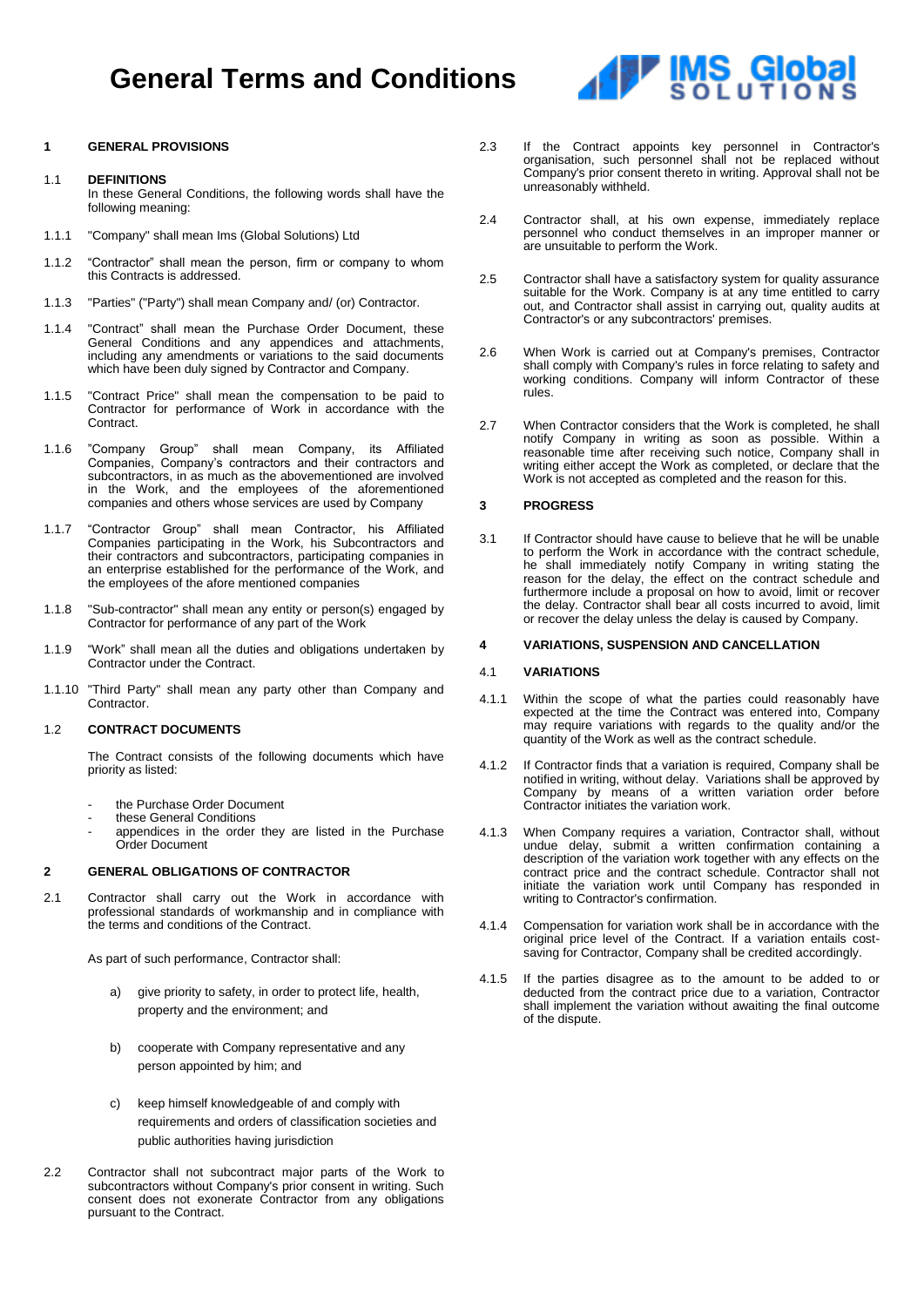# **General Terms and Conditions**



### 4.2 **SUSPENSION**

- 4.2.1 Company may temporarily suspend the Work or parts thereof, by written notification to Contractor. Following such notification Contractor shall, without undue delay, inform Company of the effects the suspension will have on the performance of the Work. Contractor shall resume the Work immediately after notification by Company.
- 4.2.2 If the suspension period exceeds 45 days, Contractor is entitled to cancel the Contract by notice in writing to Company.
- 4.2.3 During the suspension period, Company shall only compensate Contractor for documented and necessary expenses in connection with the suspension.

#### 4.3 **CANCELLATION**

- 4.3.1 Company may cancel the Work or parts thereof with immediate effect, by written notification to Contractor.
- 4.3.2 Following such cancellation Company shall pay the unpaid balance due to Contractor for that part of the Work already performed, and pay documented and necessary expenses incurred as a direct result of the cancellation.

#### **5 PAYMENT**

- 5.1 Unless otherwise agreed, payment shall be made within 45 days after receipt of a properly prepared invoice and adequately supported invoice.
- 5.2 The Contract number and other agreed references shall be included on all invoices which shall also clearly indicate what the invoiced amount relates to. Company is entitled to return invoices that do not meet these requirements.
- 5.3 Company is entitled to deduct any prepayments against Contractor's invoices. Furthermore, any disputed or insufficiently documented amounts, as well as any amounts owed by Contractor to Company or Company Group may be set-off against Contractor's invoices.
- 5.4 Contractor shall submit a final invoice within 45 days after Company has accepted the Work as completed. The final invoice shall include all claims to be made by Contractor pursuant to the Contract. Claims not included in the final invoice can not be submitted later by Contractor.
- 5.5 Failure to produce documentation showing that income tax has been paid according to law, entitles Company to withhold payment until Contractor either produces such documentation, or provides satisfactory security for payment of such taxes. Company may recover from Contractor at any time any liability incurred by Company as a consequence of Contractor failing to pay in the required taxes.
- 5.6 Company is entitled to audit at Contractor's premises all payments for reimbursable work for up to two years after receipt of the final invoice.

# **6 BREACH OF CONTRACT**

# 6.1 **DELAY**

Contractor is liable for delay pursuant to Art. 6.2 when the Work is not performed in accordance with schedule for the Work as specified in the Contract.

### 6.2 **EFFECTS OF DELAYS**

Unless otherwise agreed, liquidated damages shall accrue at a rate of 0.5 percent of the contract price per calendar day by which Contractor is delayed. Liquidated damages shall, however, not exceed 15 percent of the contract price.

### 6.3 **DEFECTS**

- 6.3.1 Contractor is liable for any defect in the Work pursuant to Art. 6.4.
- 6.3.2 Company shall issue a written notice of defect within reasonable time after the defect has been discovered, and in no event later than 12 months after Company has accepted the Work as completed. The same time limit applies in respect of rectification work, calculated from the time the rectification work was completed. The time limits for making a notice of defect does not commence as long as rectification work or other activities necessary to comply with the contractual requirements are performed.

#### 6.4 **LIABILITY FOR DEFECTS**

6.4.1 When Company notifies Contractor of a defect, Contractor shall remedy the defect without delay. The rectification work shall be postponed upon Company's request provided that Company has a justified reason for requiring such postponement. Rectification work shall be performed for Contractor's account.

> If Contractor fails to remedy the defect within a reasonable time, Company is entitled to remedy the defect himself or employ a third party to do so for Contractor's risk and account. The same shall apply if awaiting Contractor's remedy will cause substantial inconvenience to Company. In such event, Contractor shall be notified prior to initiating of the rectification work.

# **7 FORCE MAJEURE**

- 7.1 Force majeure shall mean an occurrence beyond the control of the party affected, provided that such party could not reasonably have foreseen such occurrence at the time of entering into the Contract and could not reasonably have avoided or overcome it or its consequences.
- 7.2 A party shall not be considered in breach of the Contract to the extent it is proven that he was unable to fulfil his contractual obligations due to force majeure. Each party shall cover its own costs resulting from force majeure.
- 7.3 The party invoking force majeure shall notify the other party thereof without undue delay. Such notice shall also include the cause of the delay and the presumed duration thereof.
- 7.4 Each party is entitled to cancel the Contract if the force majeure situation continues, or it is obvious that it will continue, for more than 60 days.

#### **8 INDEMNIFICATION**

- 8.1 Contractor shall indemnify Company Group from and against any claim concerning:
	- a.personal injury to or loss of life of any employee of Contractor Group,
	- b.loss of or damage to any property of Contractor Group, which may arise in connection with the Work, irrespective of any liability on the part of Company Group.